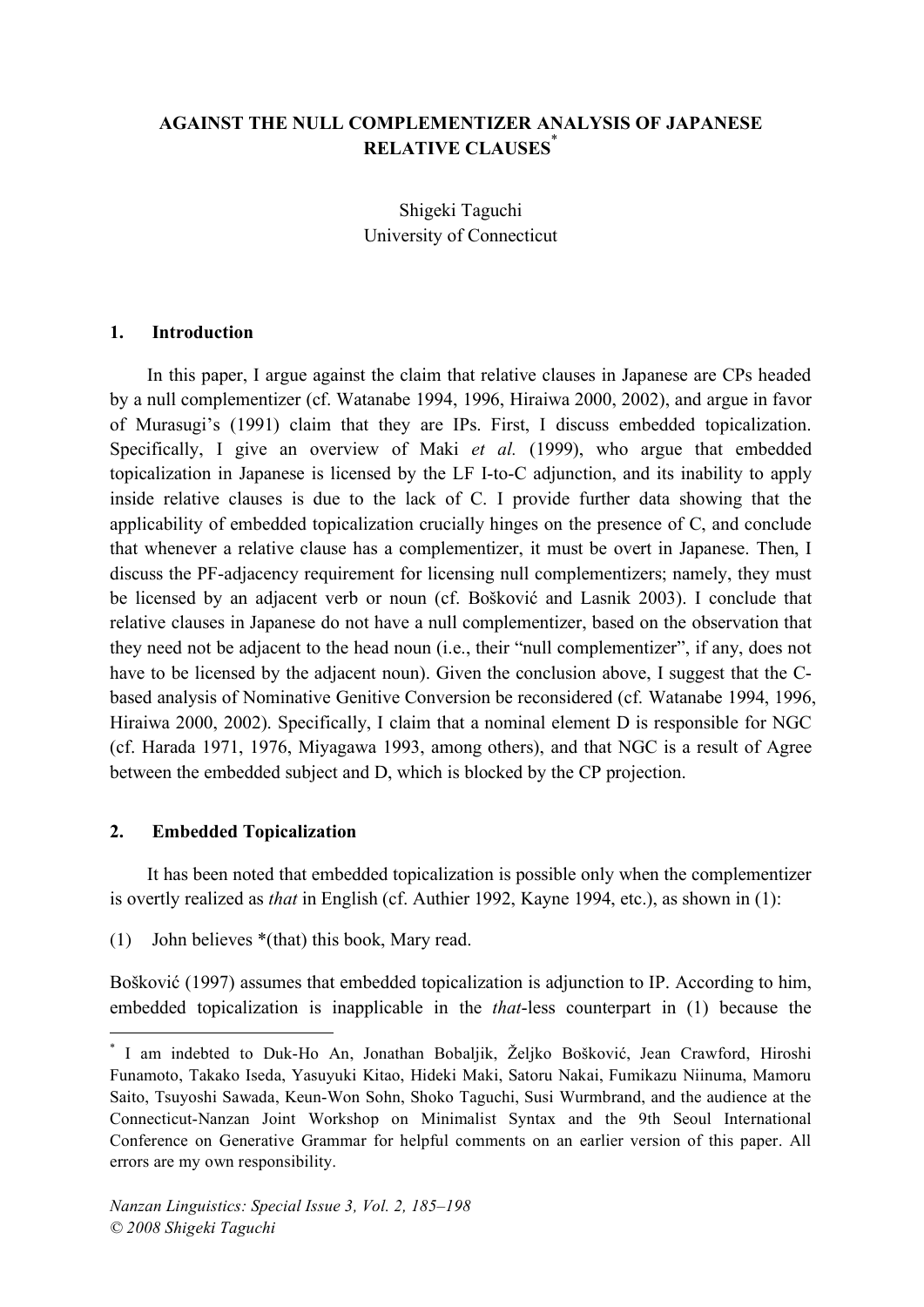embedded clause is an IP and the complement of the matrix verb. The inapplicability of embedded topicalization in this case follows from the ban on adjunction to a complement clause (cf. Chomsky 1986).

Maki *et al.* (1999), pointing out some similarities between English and Japanese with respect to embedded topicalization, claim that embedded topicalization in Japanese, which derives (2)b from (2)a, is also licensed by LF I-to-C adjunction. Based on Murasugi's (1991) claim that relative clauses in Japanese are IPs, Maki *et al.* (1999) claim that the inapplicability of topicalization in (3)b is due to the absence of the CP projection.<sup>1</sup>

| (2) | a. Taroo-wa Hanako-ga yuusyuuda to omou.          |  |  |                                             |       |
|-----|---------------------------------------------------|--|--|---------------------------------------------|-------|
|     | Taroo-top Hanako-nom excellent C think            |  |  |                                             |       |
|     | 'Taroo believes that Hanako is excellent.'        |  |  |                                             |       |
|     | b. Taroo-wa Hanako-wa                             |  |  | yuusyuuda to omou.                          |       |
|     | Taroo-top Hanako-top excellent C think            |  |  |                                             |       |
|     | (lit.) Taroo believes that Hanako, is excellent.' |  |  |                                             |       |
| (3) | a. Taroo-wa [ kono hon-o yonda ]                  |  |  | hito-ni                                     | atta. |
|     |                                                   |  |  | Taroo-top this book-acc read person-dat met |       |
|     |                                                   |  |  |                                             |       |

'Taroo met the person [ read this book ].'

(lit.) 'Taroo decided [ that tomorrow, he would go to Tokyo ].'

- (ii) Taroo-wa[ Hanako-wa hontooni yuusyuuna no ka ] tazuneta. Taroo-top Hanako-top really excellent NO C asked
	- (lit.) 'Taroo asked [ whether Hanako, is excellent ].'

<sup>&</sup>lt;sup>1</sup> Tomohiro Fujii (p.c.) pointed out to me that embedded topicalization might be blocked by the adnominal form of a predicate, given that the embedded clause in (i) contains a complementizer *koto* but disallows embedded topicalization (note that I have slightly modified his example, and that the adnominal and the ending forms are identical in the case of verbs):

<sup>(</sup>i) \*Taroo-wa [ asu-wa tookyoo-e iku koto ]-o kessinsita. Taroo-top tomorrow-top Tokyo-to go C -acc decided

However, (ii) below shows that embedded topicalization is allowed even though a predicate appears in the adnominal form (note that the ending form of *yuusyuuna* is *yuusyuuda*, and that *no* is glossed as NO because I have not made clear which syntactic category it belongs to at this point):

Thus, I continue to assume with Maki *et al.* (1999) that embedded topicalization is not allowed in (3)b because the CP projection is missing. See Taguchi (in press) for the data showing that some complementizers in Japanese allow embedded topicalization but others do not.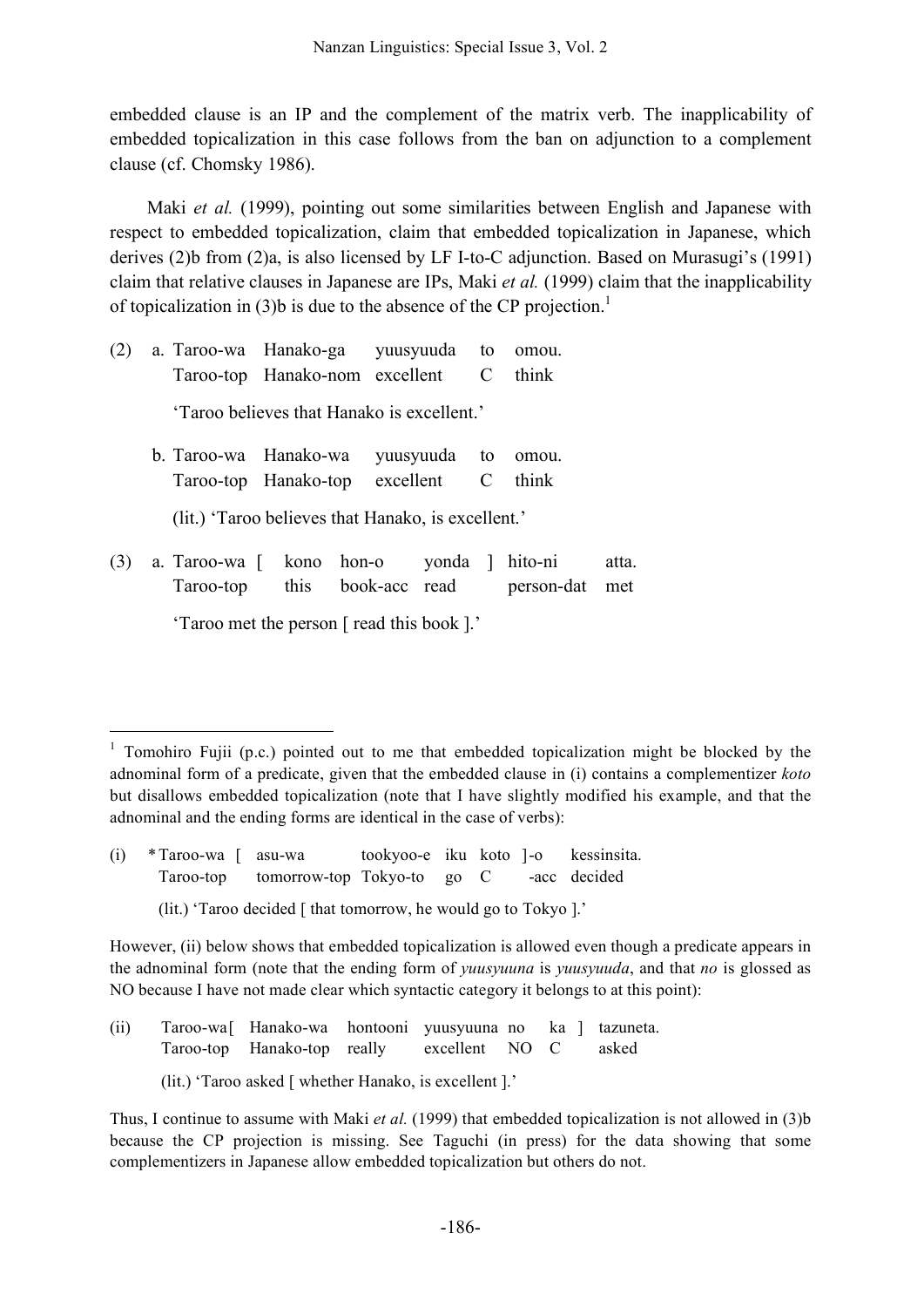b.\*Taroo-wa [ kono hon-wa yonda ] hito-ni atta. Taroo-top this book-top read person-dat met

(lit.) 'Taroo met the person [ this book, read ].'

I provide (4) and (5), examples of prenominal gapless clause, to support their claim; namely, (4)b does not allow embedded topicalization because there is no C that licenses the embedded topicalization. (5)b does, however, because *toiu*, the head of an optional CP projection, licenses it.<sup>2</sup>

| (4) | $a. \Box$                                                    | kono<br>this      | hon-ga<br>book-nom                                                            | omosiroi<br>interesting          | $\varnothing$ 1 |  | kanoosee/syooko<br>possibility/evidence                             |  |  |  |  |
|-----|--------------------------------------------------------------|-------------------|-------------------------------------------------------------------------------|----------------------------------|-----------------|--|---------------------------------------------------------------------|--|--|--|--|
|     |                                                              |                   | (lit.) 'the possibility/evidence $\lceil$ this book is interesting $\rceil$ ' |                                  |                 |  |                                                                     |  |  |  |  |
|     | $\mathbf{b}.*$                                               | kono<br>this      | hon-wa                                                                        | omosiroi<br>book-top interesting |                 |  | $\varnothing$ ] kanoosee/syooko<br>possibility/evidence             |  |  |  |  |
|     |                                                              |                   | (lit.) 'the possibility/evidence [this book, is interesting ]'                |                                  |                 |  |                                                                     |  |  |  |  |
| (5) |                                                              | a. [ kono<br>this | hon-ga<br>book-nom                                                            | omosiroi<br>interesting C        | toiu $\vert$    |  | kanoosee/syooko<br>possibility/evidence                             |  |  |  |  |
|     | 'the possibility/evidence [ that this book is interesting ]' |                   |                                                                               |                                  |                 |  |                                                                     |  |  |  |  |
|     | $\mathbf{b}$ .                                               | kono<br>this      | hon-wa<br>book-top                                                            | omosiroi<br>interesting C        | toiu ]          |  | kanoosee/syooko<br>possibility/evidence                             |  |  |  |  |
|     |                                                              |                   |                                                                               |                                  |                 |  | (lit.) 'the possibility/evidence [that this book, is interesting ]' |  |  |  |  |

In sum, relative clauses in Japanese are basically IPs, as Murasugi (1991) claims, and whenever they have an optional CP, the complementizer must be overt.

## **3. PF-Adjacency Requirement**

In Section 2, on the basis of the observation that relative clauses in Japanese do not allow embedded topicalization, I argued in favor of the claim that they lack a null complementizer; namely, they are IPs. However, there are at least two more possibilities that account for the observation: one is that null complementizers in Japanese simply do not license embedded topicalization, and the other is that relative clauses in Japanese are in fact headed by a null complementizer, and an topic NP and an empty operator compete for the

<sup>&</sup>lt;sup>2</sup> Unfortunately, I do not find an example of relative clauses that shows the same effect. See Ochi (2001), however, for an independent argument that relative clauses and prenominal gapless clauses have the same categorial status. See also Hooper and Thompson (1973) for the argument that topicalization inside relative clauses is restricted by semantic factors (I thank Željko Bošković for drawing this work to my attention).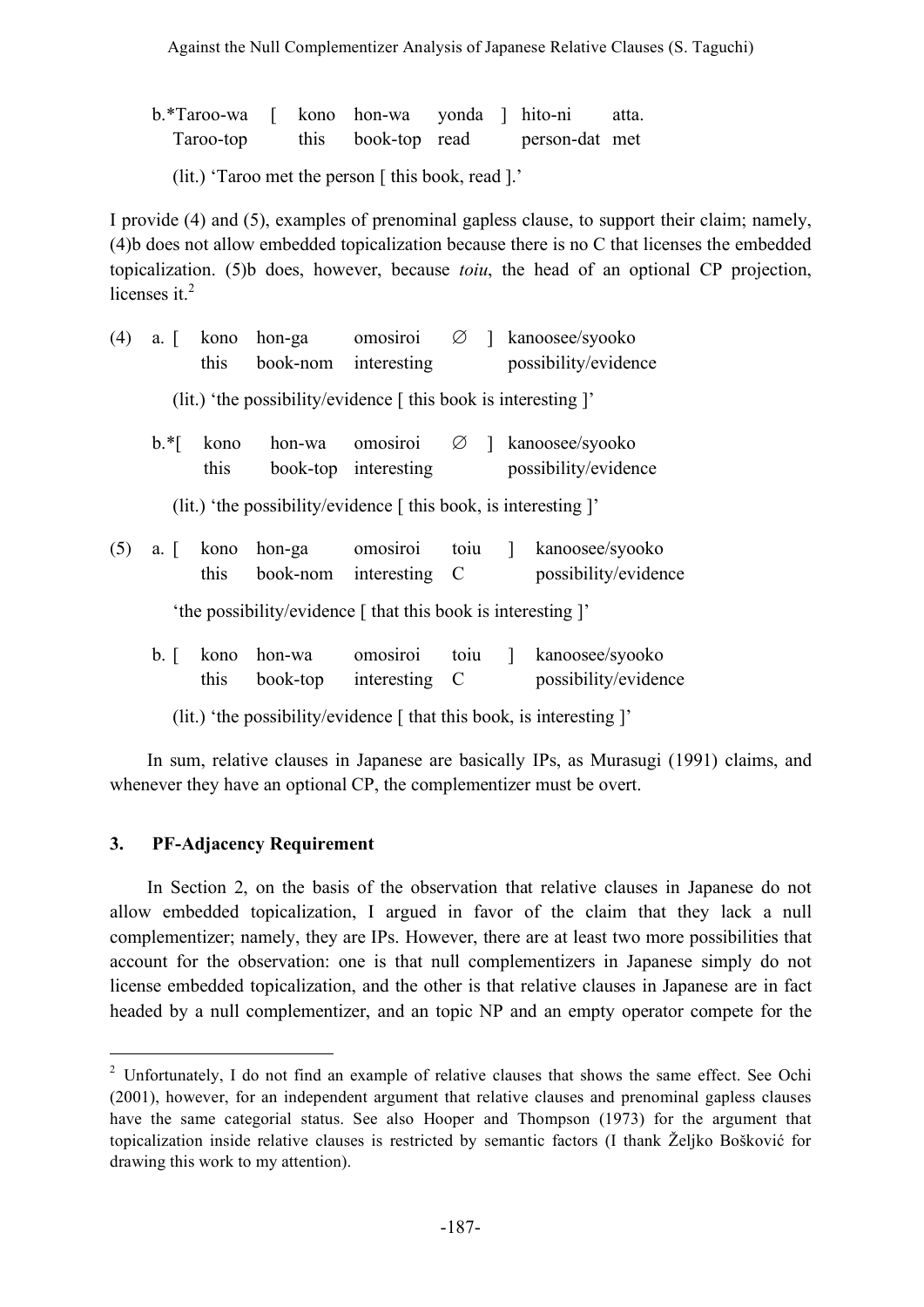SpecCP position (Duk-Ho Ann p.c.; cf. Kuroda 1987, Tonoike 1989, Rizzi 1997, Taguchi in press, etc.).<sup>3</sup> In this section, I first introduce Bošković and Lasnik's (2003) claim that embedded clauses headed by a null complementizer in English are subject to the PFadjacency requirement. Then, I demonstrate that complement clauses in Kansai dialects of Japanese must also satisfy the PF-adjacency requirement, but this is not the case for relative clause in Japanese. Hence, I conclude that relative clause in Japanese are bare IPs that are not headed by a null complementizer.

Saito (1987) reports that some of Kansai (i.e. western) dialects of Japanese allow the deletion of the complementizer *to* (*te* in Saito's original examples), as shown in (6).

- (6) Taroo-wa [ Hanako-ga aho ya (to) ] omooteru. Taroo-top Hanako-nom fool is C is thinking
	- (lit.) 'Taroo is thinking that Hanako is a fool.'

Maki *et al.* (1999) claim that (6) involves a null complementizer. Specifically, given their proposal that embedded topicalization is licensed by the LF I-to-C adjunction, the fact that *to*less counterpart in (6) allows embedded topicalization, as shown in (7), follows if it involves a null complementizer.

(7) Taroo-wa [ Hanako-wa aho ya (to) ] omooteru. Taroo-top Hanako-top fool is C is thinking

(lit.) 'Taroo is thinking that Hanako is a fool.'

I would like to discuss whether relative clauses in Japanese pattern in the same way as the *to*-less complement clauses. Before doing this, let us consider a similar case in English. Bošković and Lasnik (2003), modifying Pesetsky's (1992) proposal, claim that the null complementizer of complement clauses in English is a PF affix which must be hosted by the matrix verb adjacent to it in PF. Thus, (8) is well-formed only when the null complementizer and the matrix verb are adjacent.

(8) John believed (\*at that time)  $\lceil_{CP} C$  Mary read this book ].

Crucially, this holds for complement clauses headed by a null complementizer in Kansai dialect. The examples in (9) show that null complementizers in Kansai dialects cannot appear unless they are adjacent to the matrix verb which licenses them in PF. For instance, the null

<sup>&</sup>lt;sup>3</sup> See Mihara (1994) for an ECP-based account against the claim that relative clauses in Japanese involve an empty operator. I assume that Mihara is correct for an independent reason. I have shown by (4) and (5) that prenominal gapless clauses allow embedded topicalization only when they are headed by an overt complementizer. If prenominal gapless clauses and relative clauses have the same categorial status, as claimed by Ochi (2001), and if they are CPs that can be headed by a null complementizer, then it is hard to account for the contrast between (4) and (5); namely, it is expected that embedded topicalization should always be impossible, because an empty operator should occupy SpecCP regardless of whether the complementizer is null or not.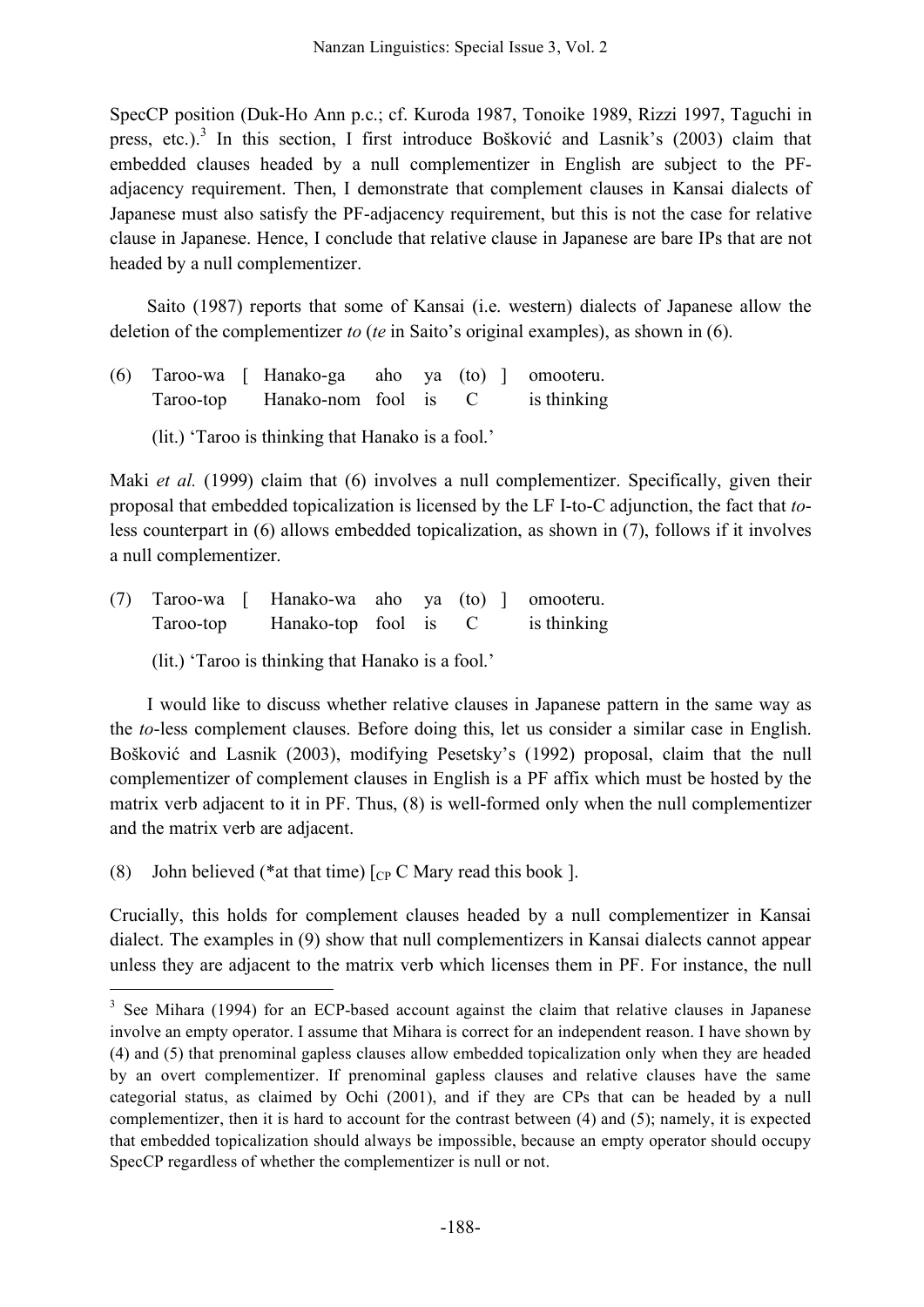complementizer and the verb are not adjacent because of CP-scrambling in (9)a, an intervening adverb in (9)b, CP-topicalization in (9)c, and inversion in (9)d, respectively.

- (9) a. [ Hanako-ga aho ya \*(to) ] Taroo-ga omooteru. Hanako-nom fool is C Taroo-nom is thinking (lit.) 'Taroo is thinking that Hanako is a fool.' b. Taroo-wa [ Hanako-ga aho ya \*(to) ] hakkiri omooteru. Taroo-top Hanako-nom fool is C clearly is thinking (lit.) 'Taroo is clearly thinking that Hanako is a fool.'
	- c. [ Hanako-ga aho ya \*(to) ]-wa Taroo-wa omootehen. Hanako-nomfool is C -top Taroo-top is not thinking

(lit.) 'That Hanako is a fool, Taroo is not thinking.'

d. Taroo-wa omooteru, [ Hanako-ga aho ya \*(to) ]. Taroo-top is thinking Hanako-nom fool is C

(lit.) 'That Hanako is a fool ... Taroo is thinking.'

The question is how to account for (10), an example of Right-Node Raising (cf. Saito 1987). Namely, it is unclear why the second complementizer must be realized overtly even though it appears to be adjacent to the matrix verb.

- (10) Taroo-wa Hanako-ga aho ya \*(to), honde Taroo-top Hanako-nom fool is C and Ziroo-wa Naoko-ga aho ya \*(to), omooteru. Ziroo-top Naoko-nom fool is C is thinking
	- (lit.) 'Taroo is thinking that Hanako is a fool, and Ziroo is thinking that Naoko is a fool.'

However, a closer examination of the example reveals that the null complementizer is not strictly adjacent to the matrix verb in (10), either. More precisely, the pause left behind after the null complementizer shows that the matrix verb has been raised from this position, which is adjacent to the null complementizer. Thus, (10) is ruled out as a violation of the PFadjacency requirement, just like (8) and (9) are.

Now, let us turn to the case of relative clauses in Japanese. If Japanese relative clauses are indeed headed by a null complementizer just like (6), it is predicted that they also must be licensed by an adjacent matrix verb. (3)a (repeated as (11)) shows that the prediction is incorrect; namely, the head noun intervenes between the relative clause and the matrix verb, but the example is still well-formed without an overt complementizer.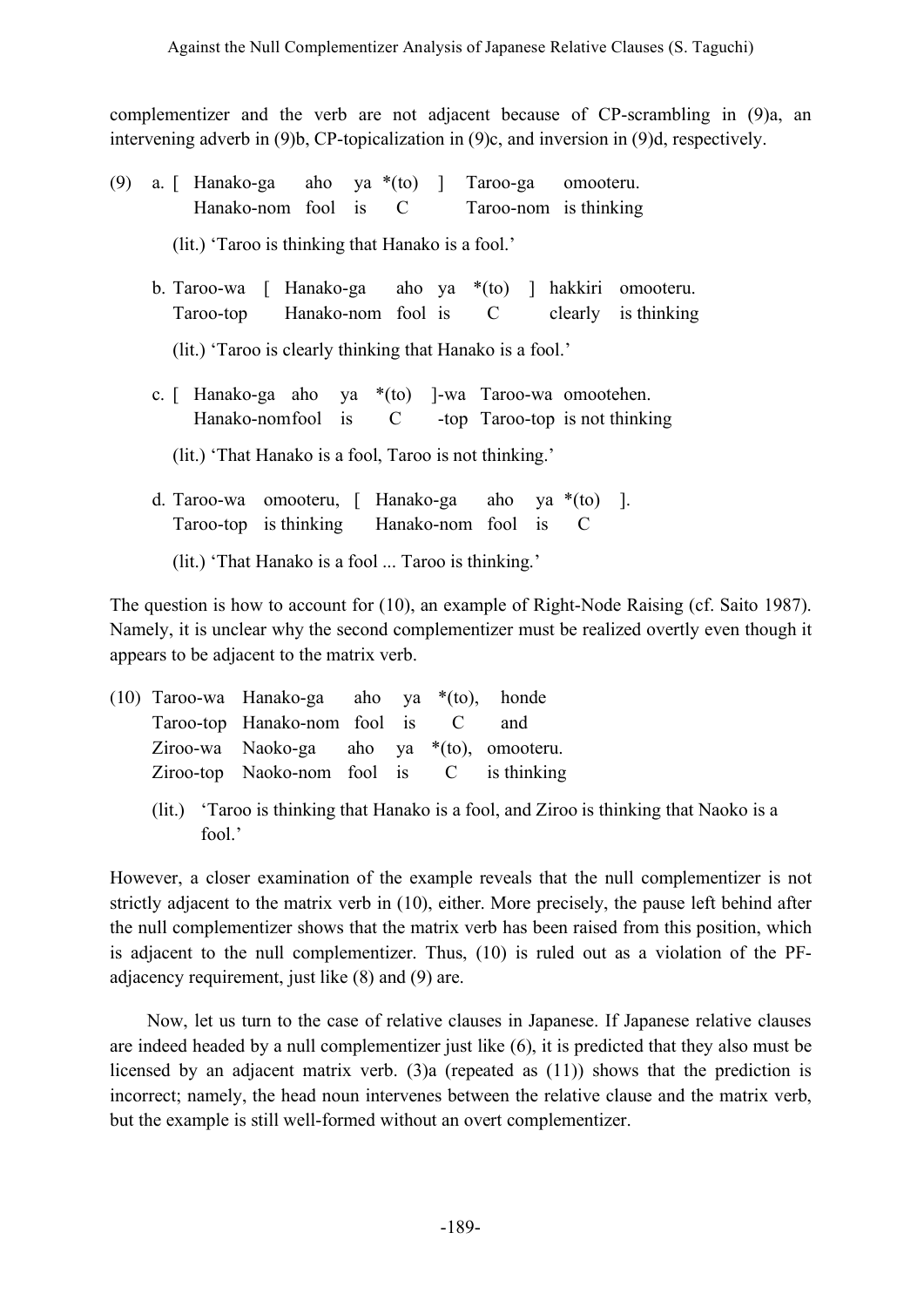| $(11)$ Taroo-wa [ kono hon-o |  |                    | yonda ] hito-ni |                | atta. |
|------------------------------|--|--------------------|-----------------|----------------|-------|
| Taroo-top                    |  | this book-acc read |                 | person-dat met |       |

'Taroo met the person [ read this book ].'

One may argue, however, that the null complementizer in Japanese relative clauses must be licensed by an adjacent head noun rather than by an adjacent matrix verb. In fact, Bošković and Lasnik (2003) argue that the null complementizer in English relative clauses must be adjacent to the head noun in PF, as exemplified by the contrast between (12)a and (12)b.

- (12) a. The child  $\lceil_{CP} C \rceil$  Alexis was waiting for  $\lceil$  was lost.
	- b. \*The child was lost  $[CP C$  Alexis was waiting for ].

However, this argument does not extend to the case in Japanese. (13) shows that relative clauses and the head noun can be separated by an adjunct in Japanese.

|           |  | (13) Taroo-wa [ kono hon-o yonda ] erai hito-ni |                    |  |  |                      | atta. |
|-----------|--|-------------------------------------------------|--------------------|--|--|----------------------|-------|
| Taroo-top |  |                                                 | this book-acc read |  |  | great person-dat met |       |

(lit.) 'Taroo met the great person [ read this book ].'

In short, the "null complementizer" in Japanese relative clauses, if any, do not have to be licensed by anything. If Bošković and Lasnik's (2003) argument extends to null complementizers in Japanese (cf. (9) and (10)), the data given above support the claim that relative clauses in Japanese are not CPs but IPs.

## **4. Nominative Genitive Conversion in Japanese**

In this section, I discuss one of the consequences of my claim that relative clauses in Japanese are IPs. More specifically, I argue that the C-based analysis of Nominative Genitive Conversion (NGC) needs to be reconsidered (cf. Watanabe 1994, 1996, Hiraiwa 2000, 2002). First I introduce the basic data and characteristics of NGC, and briefly summarize the traditional treatment of it. Then, I summarize the C-based analysis of NGC, and point out some problems. Finally, I propose my own analysis of NGC, maintaining that relative clauses in Japanese are IPs.

## **4.1. Preliminaries**

NGC is an alternation between nominative and genitive case particles on NPs inside a clausal prenominal modifier, as shown in (14):

(14) a. boku-ga yonda hon I-nom read book 'the book I read'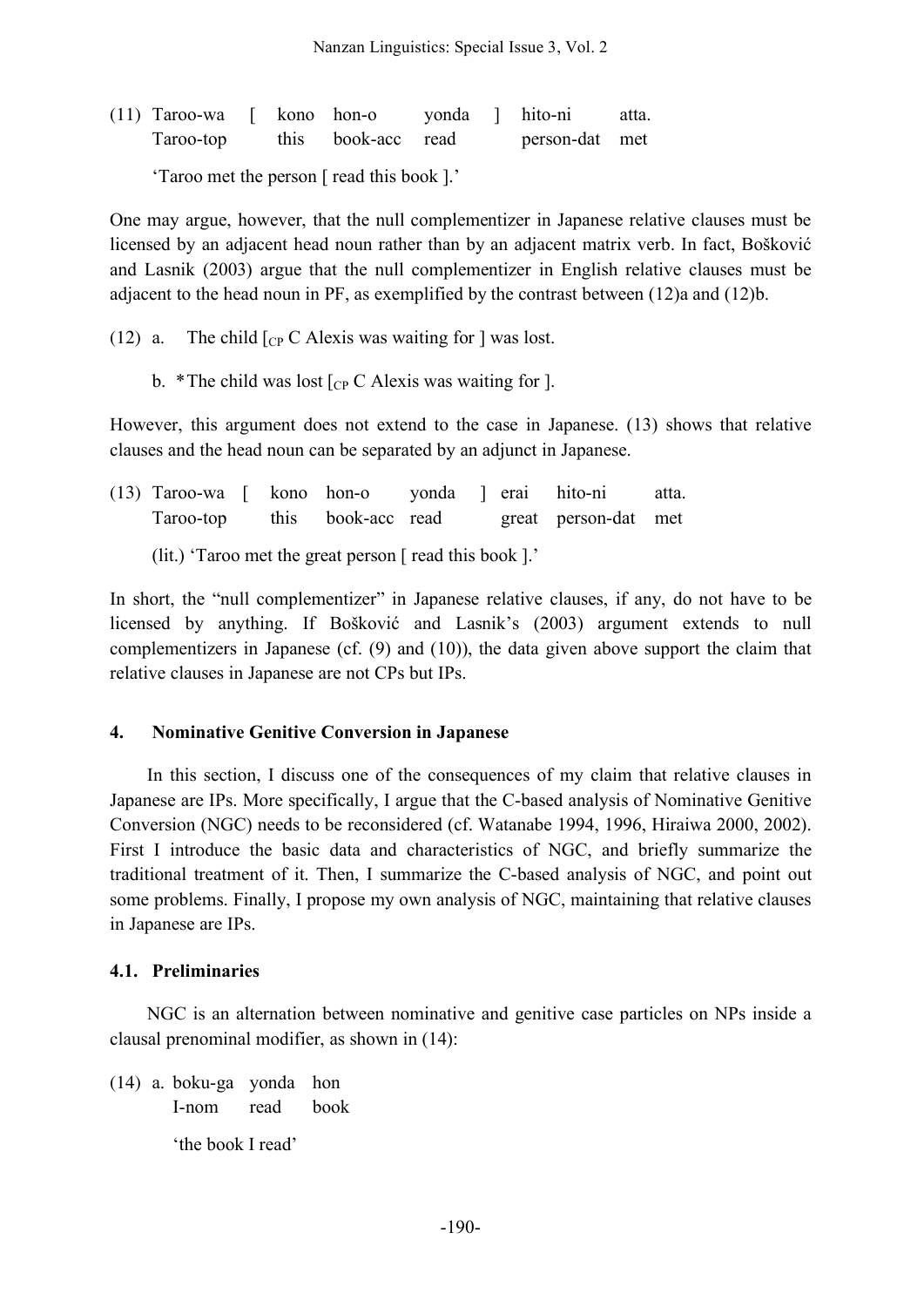b. boku-no yonda hon I-gen read book 'the book I read'

It has been traditionally assumed that NGC is only licensed by a noun or D (e.g. Harada 1971, 1976, Saito 1982, Miyagawa 1993, Ochi 2001, and Maki, Kobayashi, and Dunton 2003, among others), as summarized by Hiraiwa (2002: 547) as (15):

(15) NGC is restricted to only relative clauses and nominal complements (i.e. structure with an external D-head).

Let us call (15) the D-based analysis. Miyagawa (1993) and Ochi (2001), among others, further assume that NGC involves the raising of the genitive NP in order to license its Case. Specifically, Miyagawa (1993) suggests that the genitive NP undergoes LF movement to SpecDP (for Ochi 2001, the relevant movement is Move F). One reason for this assumption is that (16)b is ambiguous with respect to the scope interpretation; namely, the genitive subject may take scope over and under the head noun, but (16)a with the nominative subject only takes scope under the head noun. Consider the following examples:

|                                                        |  |  | (16) a. [ Taroo-ka Hanako-ga kita ] riyuu |  |  |                                                       |  |  |  |
|--------------------------------------------------------|--|--|-------------------------------------------|--|--|-------------------------------------------------------|--|--|--|
|                                                        |  |  | Taroo-or Hanako-nom came                  |  |  | reason                                                |  |  |  |
|                                                        |  |  |                                           |  |  | reason >> Taroo or Hanako; *Taroo or Hanako >> reason |  |  |  |
| (lit.) 'the reason [ Taroo or Hanako came yesterday ]' |  |  |                                           |  |  |                                                       |  |  |  |
|                                                        |  |  | b. [ Taroo-ka Hanako-no kita ]            |  |  | rivuu                                                 |  |  |  |
|                                                        |  |  | Taroo-or Hanako-gen came                  |  |  | reason                                                |  |  |  |
| reason >> Taroo or Hanako; Taroo or Hanako >> reason   |  |  |                                           |  |  |                                                       |  |  |  |
| (lit.) 'the reason [ Taroo or Hanako came yesterday ]' |  |  |                                           |  |  |                                                       |  |  |  |

On the basis of the difference in the scope interaction between the nominative and the genitive NPs, Miyagawa concludes that SpecDP is either A- or A′-position. More specifically, if the subject undergoes A-movement, it is interpreted only in SpecDP (i.e. Taroo or Hanako >> reason), while if the subject undergoes A′-movement to SpecDP followed by reconstruction (cf. Chomsky 1995, Lasnik 1999), it is interpreted only in the position lower than the head noun (i.e. reason  $\gg$  Taroo or Hanako).<sup>4</sup>

The other reason for assuming that the genitive NP undergoes movement to SpecDP is that sentential modifiers like *kinoo* 'yesterday' can precede the genitive NP (cf. Nakai 1980),

<sup>&</sup>lt;sup>4</sup> I do not go into the issue of the scope interpretation in this paper, and simply follow Hiraiwa (2000) in assuming that the genitive NP taking scope over the head noun is directly merged in SpecDP and is coindexed with *pro* inside the embedded TP. See Ochi (2001) for further discussion and restrictions on this configuration.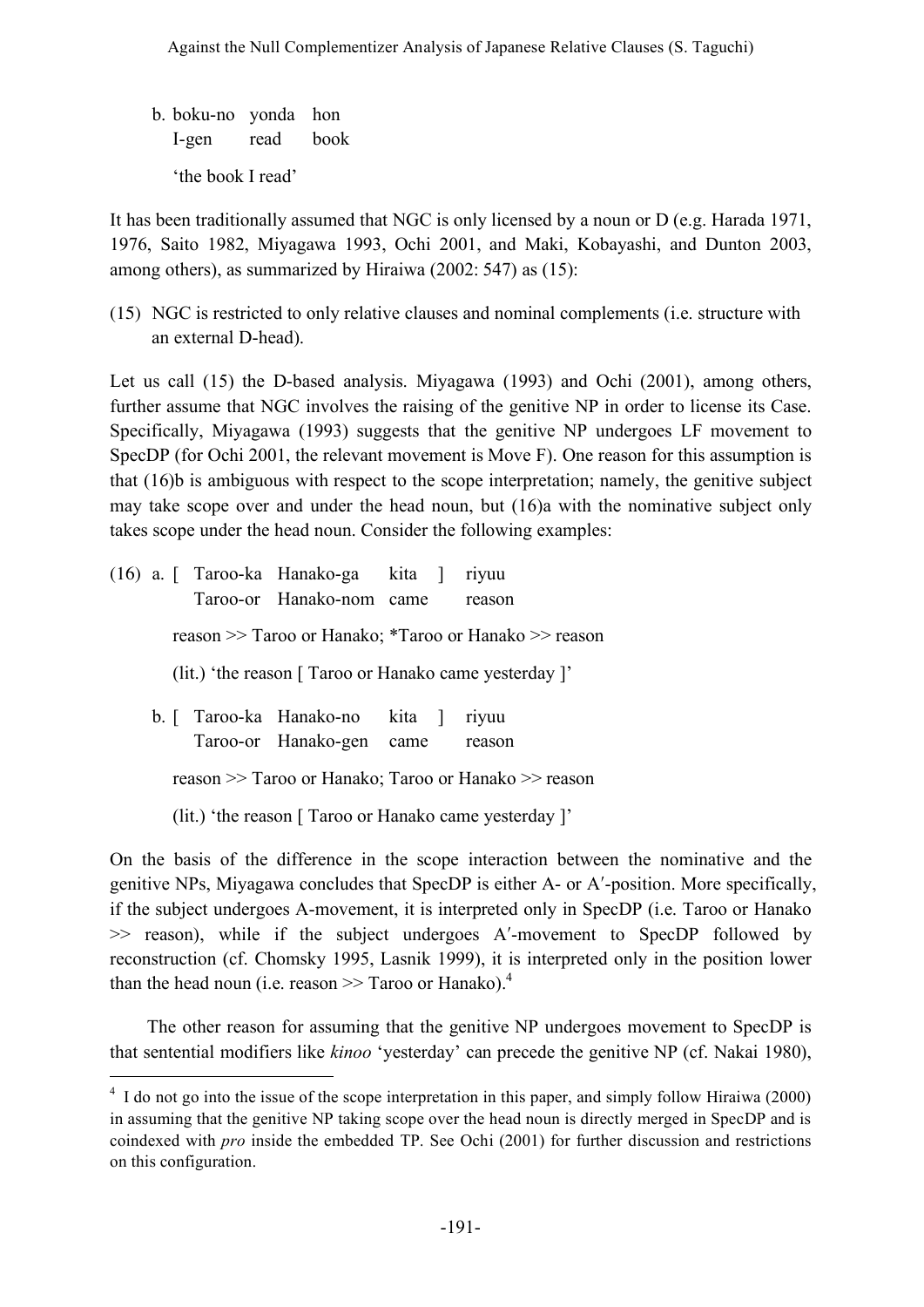preventing it from overtly raising to SpecDP, as in (17). According to Miyagawa, (17) is unambiguous with respect to the scope interpretation, and allows only the reading where the head noun takes higher scope than the genitive subject. Miyagawa attributes the lack of ambiguity in (17) to blocking of A-movement by the sentential modifier *kinoo* 'yesterday'.

(17) [ kinoo Taroo-ka Hanako-no kita ] riyuu yesterday Taroo-ka Hanako-gen came reason 'the reason [ Taroo or Hanako came yesterday ]'

The mechanism of the genitive licensing under the D-based analysis is schematized as (18):

Genitive Lieensing  
\n(18) [DP DP-gen<sub>i</sub> [TP t<sub>i</sub> ] D ]  
\n
$$
LF Movement/Move F
$$

## **4.2. The C-based Analysis: Hiraiwa (2000, 2002)**

Hiraiwa (2000, 2002), on the other hand, argues against the D-based analysis, providing counterexamples like (19) below:

(19) Taroo-wa [ ame-ga/no yamu (toki) made ] kyoositu-ni ita. Taroo-top rain-nom/gen stop (time) until classroom-at was

'Taroo was at the classroom [ until (the time) the rain stopped ].'

According to Hiraiwa, the embedded clause in (19) does not have to contain any head noun; it can be headed by the postposition *made* 'until' alone, but still NGC is possible. <sup>5</sup> Hiraiwa argues that a head noun is irrelevant for NGC, based on a great number of data analogous to (19). Given counterexamples like (19), Hiraiwa (2000: 82-84) proposes the descriptive generalization (20) and the hypothesis (21) for NGC in Japanese:

- (20) NGC in Japanese is only licensed by the special verbal inflection predicate adnominal form (the P-A form).<sup>6</sup>
- (21) The syntactic C-T-V head amalgamate formed via AGREE corresponds to the special verbal inflection predicate adnominal form (the P-A form).

 <sup>5</sup> Hiroshi Aoyagi (p.c.) pointed out to me that *made* 'until' itself has properties of a noun. Given this, the applicability of NGC in (19) is also explained by the D-based analysis.

<sup>6</sup> For expository reasons, I adopt the term "adnominal form" and "ending form" instead of "P-A/attributive form" and "conclusive form", respectively. It does not seem to affect the main discussion in this paper.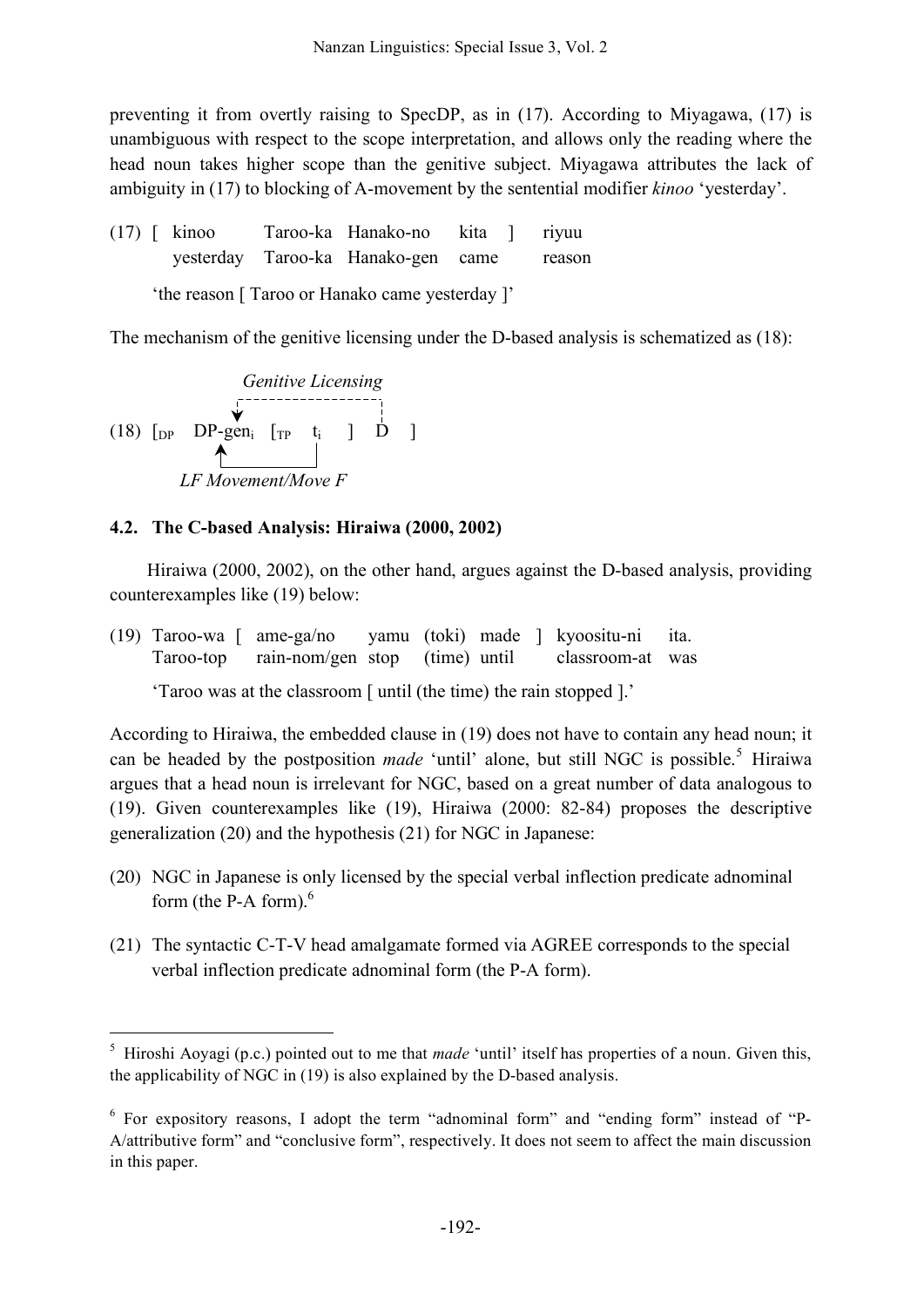Simply put, according to (20) and (21), (19) has  $C_{\text{affix}}$  (i.e. an empty complementizer) as well as T and V. These heads form an amalgamation, which is phonologically spelled out as the adnominal form of the predicate and licenses either nominative or genitive.<sup>7</sup> Crucially, (20) and (21) entail that the genitive licensing does not depend on a noun or D, as illustrated in the simplified structure (22) below.<sup>8</sup> Let us call (22) the C-based analysis.

*Agree & Genitive Licensing* (22)  $\begin{bmatrix} \text{Cr} & \text{Cr} & \text{Cr} & \text{Cr} \\ \text{Cr} & \text{Cr} & \text{Dr-gen} & \text{Cr} \end{bmatrix}$   $\begin{bmatrix} 1 \\ 1 \\ 1 \end{bmatrix}$ 

Moreover, Hiraiwa classifies complementizers in Japanese into three types: a null complementizer  $C_{\text{affix}}$  which does not have any phonological realization (cf. (14) and (19)), an overt complementizer *toiu* (cf. (23)b), and a null complementizer C<sub>affix</sub> which is phonologically spelled out as *no* as a result of Agree (cf. (24)). 9

|                                                                          |                |  |  | $(23)$ a. [ syoorai daizisin-ga/no                                          | okiru |  | 1 kanoosee                           |
|--------------------------------------------------------------------------|----------------|--|--|-----------------------------------------------------------------------------|-------|--|--------------------------------------|
|                                                                          |                |  |  | in the future great earthquake-nom/gen occur                                |       |  | possibility                          |
| (lit.) 'the possibility [ a great earthquake will occur in the future ]' |                |  |  |                                                                             |       |  |                                      |
|                                                                          | $\mathsf{b}$ . |  |  | syoorai daizisin-ga/*no<br>in the future great earthquake-nom/gen occur $C$ |       |  | okiru toju   kanoosee<br>possibility |
|                                                                          |                |  |  | 'the possibility [ that a great earthquake will occur in the future ]'      |       |  |                                      |

(24) Taroo-wa [ kinoo Hanako-ga/no kita no ]-o siranakatta. Taroo-top yesterday Hanako-nom/gen came NO-acc didn't know

'Taroo didn't know that Hanako came yesterday.'

Hiraiwa claims that only Caffix licenses NGC, and explains the distribution of NGC as follows: the overt complementizer *toiu* in (23)b is free from the Agree relation illustrated in (22), and thus NGC is not applicable. In  $(23)a$ , however, C is realized as  $C_{\text{affix}}$  rather than *toiu*. Thus, the Agree relation (22) is established and NGC is applicable. Likewise, in (14) and (24),

 $\frac{7}{1}$  See Kikuta (2002) for the proposal that the adnominal form itself functions as a noun.

<sup>8</sup> Hiraiwa's analysis is an extension of Watanabe's (1994, 1996). Watanabe argues that the adnominal form of a predicate optionally functions as the indicator of the special inflectional system that makes SpecTP and SpecAgrSP unavailable. He further claims that the genitive NP is Case-marked as such in overt syntax independently of DP. The genitive NP stays in VP in overt syntax because SpecTP and SpecAgrSP are unavailable. However, it raises to SpecAgrSP in LF in order to have its Case checked. The Case-checking of the genitive NP is carried out through what Watanabe calls *wh*-agreement, which is made possible by raising T and AgrS to C.

<sup>9</sup> I claim below that there are at least two types of *no*, but simply gloss both types of *no* as NO until I make clear which syntactic category each belongs to.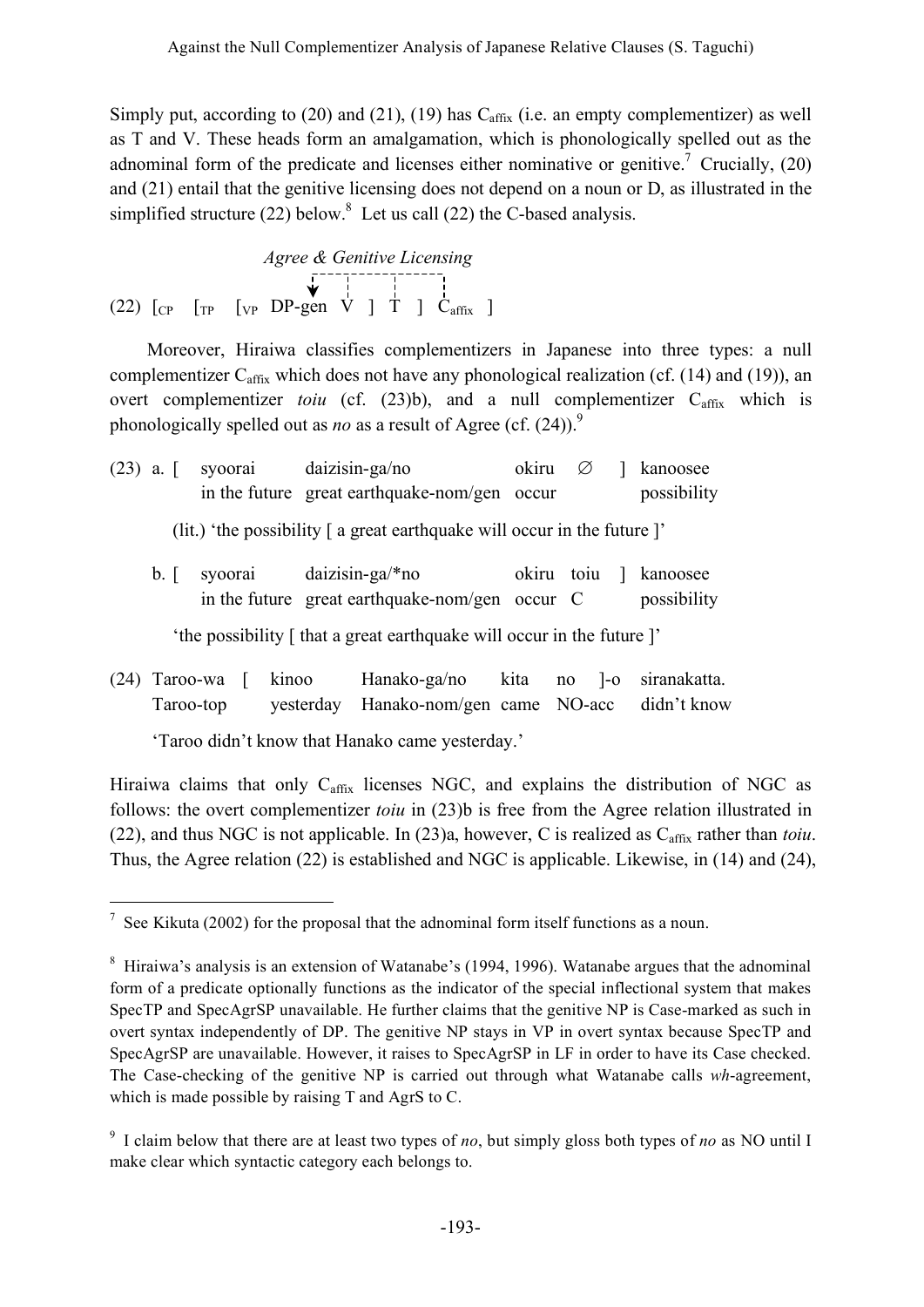C is realized as  $C_{\text{affix}}$ , which induces Agree relevant for the NGC licensing, and thus nothing prevents NGC from applying in these examples.

# **4.3. Problems**

While the C-based analysis is intriguing in itself, it is faced with some problems. First, Maki *et al.* (2003) and Maki and Uchibori (2005) claim that NGC does require a noun, on the grounds that each of Hiraiwa's examples has the counterpart where a noun is overtly expressed. In other words, they claim that the noun required for NGC is merely omitted in (19).

Second, there are examples whose clausal prenominal modifier contains the adnominal form of a predicate, while the genitive NP fails to be licensed. Consider (25):

(25) Anata-ga/\*no hutyuuina dake da. you-nom/gen careless only is

'It's just that you're careless.'

If the presence of the adnominal form of a predicate is a sufficient condition for NGC, it is predicted that the genitive NP should be successfully licensed in (25), contrary to fact. However, the failure of NGC in (25) is straightforwardly accounted for by the D-based analysis, which assume that a noun or D is necessary for licensing NGC.

Third, the argument-adjunct asymmetry regarding NGC pointed out by Fujita (1988) cannot be accounted for (cf. Miyagawa 1989, Takahashi 1994, and Maki *et al.* 1999, etc.). As exemplified in (26)a, NGC is possible when *toki* heading a clause is an argument, but is impossible when it is an adjunct, as shown in  $(26)b$ .<sup>10</sup>

|                                               |                    | $(26)$ a. [ Oogoe-de Hanako-ga/no                 | waratta                 |                      | toki l-o oboeteiru.       |                         |  |  |  |
|-----------------------------------------------|--------------------|---------------------------------------------------|-------------------------|----------------------|---------------------------|-------------------------|--|--|--|
|                                               | loudly             | Hanako-nom/gen                                    |                         |                      | laughed TOKI-acc remember |                         |  |  |  |
|                                               |                    | 'I remember the time when Hanako laughed loudly.' |                         |                      |                           |                         |  |  |  |
| b.                                            | Oogoe-de<br>loudly | Hanako-ga/*no<br>Hanako-nom/gen                   | waratta<br>laughed TOKI | toki<br>$\mathbf{I}$ | Taroo-ga<br>Taroo-nom     | naiteita.<br>was crying |  |  |  |
| 'Taroo was crying when Hanako laughed loudly' |                    |                                                   |                         |                      |                           |                         |  |  |  |

Since the C-based analysis assumes that genitive is licensed independently of an element outside the clause, whether or not *toki* is an argument should not matter, and it predicts that NGC should be well-formed in both (26)a and (26)b, contrary to fact.

 <sup>10</sup> As in the case of *no*, I claim below that there are at least two types of *toki*, but simply gloss both types of *toki* as TOKI until I make clear which syntactic category each belongs to. Note, however, that *toki* should be taken as 'time' in (26)a and 'when' in (26)b, as the translations show.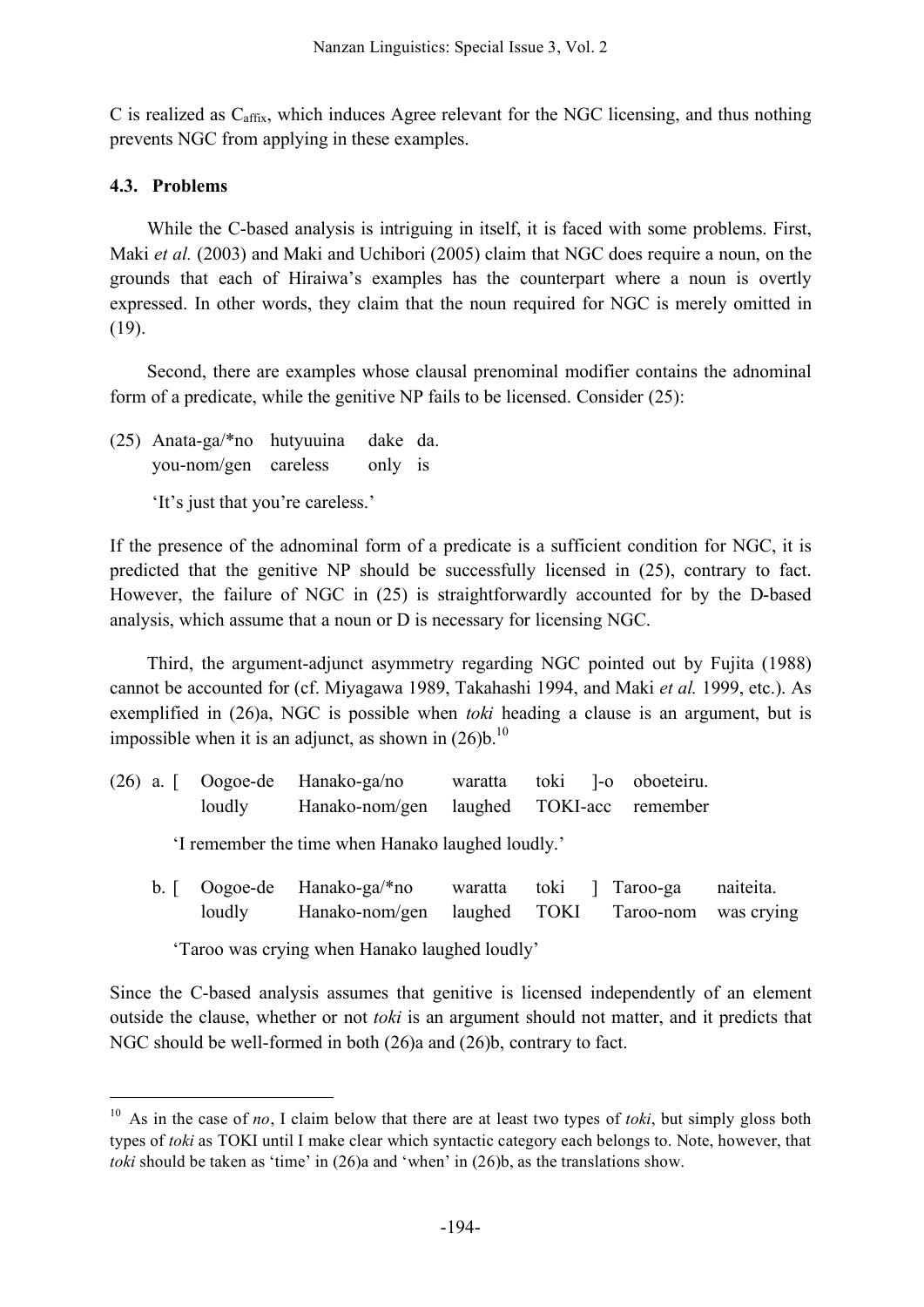Fourth, it is hard to explain why the complementizer of a relative clause cannot always be realized as *no*, as shown in (27):

(27) boku-no yonda (\*no) hon I-gen read (\*NO) book 'the book which I read'

Given Hiraiwa's classification of complementizers in Japanese, it is predicted that the spellout of Caffix as *no* should be possible whenever NGC is applicable. (27) shows that this prediction is incorrect. Thus, it seems plausible that *no*, the NGC licenser in (24), is something other than a complementizer, which competes for the nominal head position of relative clauses, as shown by (27).

# **4.4. Proposals**

Now, I would like to propose my own analysis of NGC that overcomes the problems for the D-based and the C-based analyses. First, I propose that NGC is licensed by Agree between the subject and a nominal element D, which may not be overtly expressed as a noun, as in (19), repeated below as (28) (cf. Maki *et al.* 2003, Maki and Uchibori 2005):

(28) Taroo-wa [ ame-ga/no yamu (toki) made ] kyoositu-ni ita. Taroo-top rain-nom/gen stop (time) until classroom-at was 'Taroo was at the classroom [ until (the time) the rain stopped ].'

Moreover, I claim that the CP projection in Japanese generally blocks the Agree relation required for the NGC licensing (cf. Inoue 1976, Ochi 2001), in contrast to Hiraiwa's and Watanabe's assumption that the CP projection is necessary for licensing NGC. The mechanism I am proposing is schematically summarized as (29):

*Genitive Licensing OK* (29) a.  $\lbrack$  [DP  $\lfloor$  TP  $\rfloor$  DP  $\lfloor$  TP  $\rfloor$   $\rfloor$   $\rfloor$ *Genitive Licensing Blocked* b.  $*$  [<sub>DP</sub> [<sub>CP</sub> [<sub>TP</sub> DP-gen T ] C ]  $\overline{D}$  ]

There are two questions that arise regarding the proposed analysis. One is why the CP projection blocks Agree between the subject and a nominal element. More specifically, why the Agree relation is blocked, if Agree is free from Chomsky's (2000, 2001) Phase Impenetrability Condition (PIC), which states that only the edge of a phase (Spec and head) is accessible from outside of the phase, as Bošković (in press) claims. The other is why NGC is optional. More precisely, why NGC is even possible, given that T is the closest functional head that licenses Case in (29)a, in accordance with Agree Closest. In order to answer these two questions, I proposed in Taguchi (2007) that NGC is a result of the optional head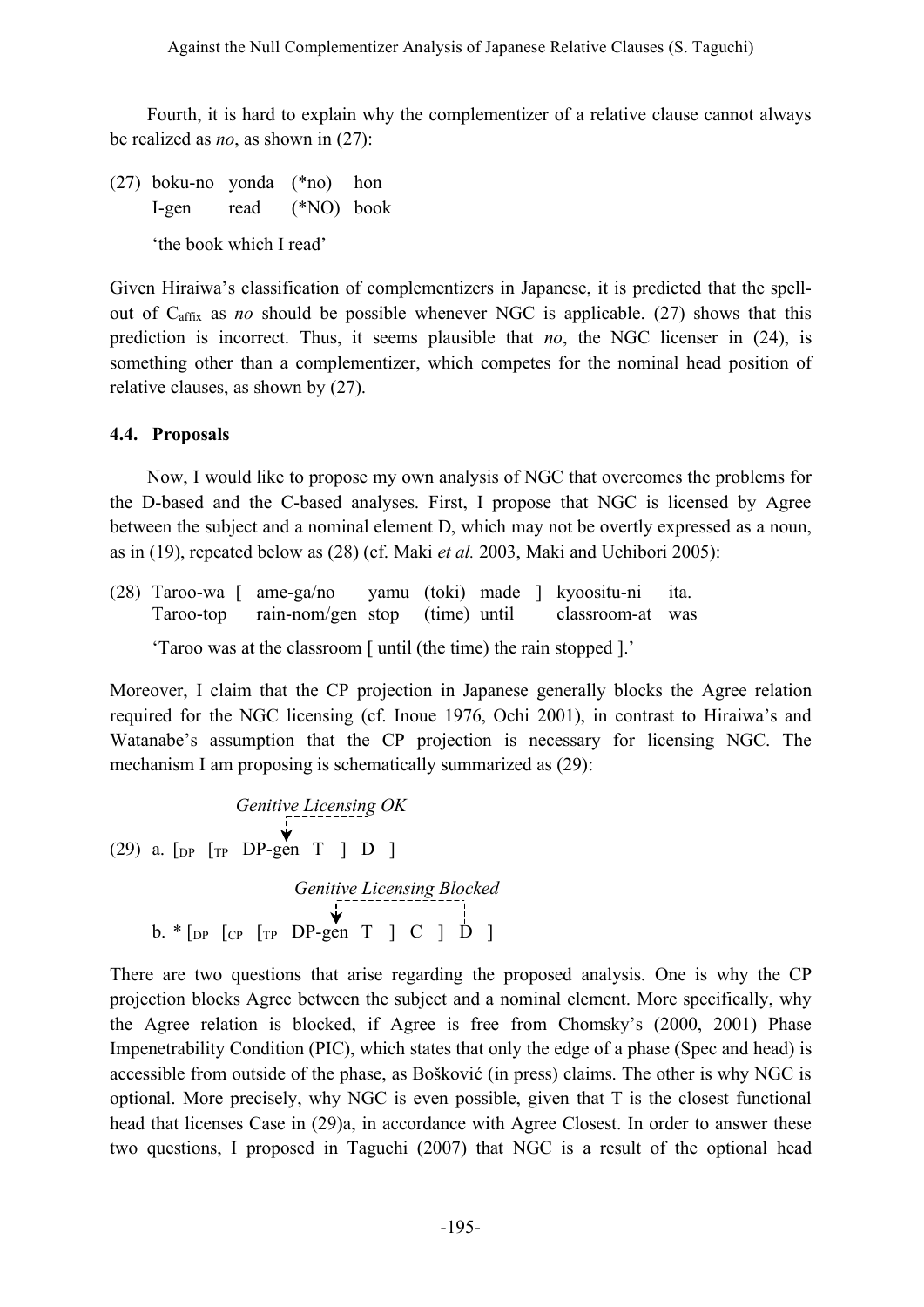movement of T to D, which is blocked by C intervening between them. More specifically, in order for T to move to D, it must move to C first. However, once T moves to C, the  $C + T$ complex is frozen in place, as shown in (30)b. As a result, T is still closer to the subject than D, and Agree between the subject and D is blocked in accordance with Agree Closest.

Genitive Lieensing OK  
\n(30) a. [DP [TP NP-gen 
$$
t_i
$$
] D+T<sub>i</sub> ]  
\nGenitive Lieensing Blocked  
\nb.\* [DP [CP [TP NP-gen  $t_i$ ] C+T<sub>i</sub>] D  
\nHence Licensing Blocked

Furthermore, I proposed in Taguchi (2007) that the contrast between (26)a and (26)b is straightforwardly accounted for by assuming that there are at least two types of *toki* in Japanese; namely, nominal *toki* and complementizer *toki*. According to my analysis summarized in (30), *toki* in (26)a is a noun translated as 'time', and hence it is D that licenses NGC, while *toki* in (26)b is a complementizer translated as 'when', and thus it is C that blocks NGC. In the same fashion, the contrast between  $(31)/(32)$  and  $(33)$  is explained by assuming that there are at least two types of *no* in Japanese; namely, nominal *no* and complementizer *no*. In (31) and (32), *no* is a nominal element that can be replaced by another noun, and thus it is D that licenses NGC, while in (33), *no* is a complementizer that cannot be, and thus it is C that blocks NGC.

- (31) Taroo-wa [ kinoo Hanako-ga/no kita no/koto ]-o siranakatta. Taroo-top yesterday Hanako-nom/gen came D/fact-acc didn't know 'Taroo didn't know that Hanako came yesterday.'
- (32) Taroo-ga/no katta no/hon-wa minimarisuto puroguramu da. Taroo-nom/gen bought D/book-top *The Minimalist Program* is

'It is *The Minimalist Program* that Taroo bought.'

(33) Tenki-ga/\*no warui no/\*koto-de,… weather-nom/gen bad D/fact-because

'Because the weather is bad, …'

### **5. Summary**

In this paper, I argued that relative clauses in Japanese are IPs, contrary to the proposal that they are CPs headed by a null complementizer. I assumed that the lack of CP is responsible for the inapplicability of embedded topicalization in relative clauses and clausal adnominal modifiers in Japanese, and concluded that whenever they have a complementizer,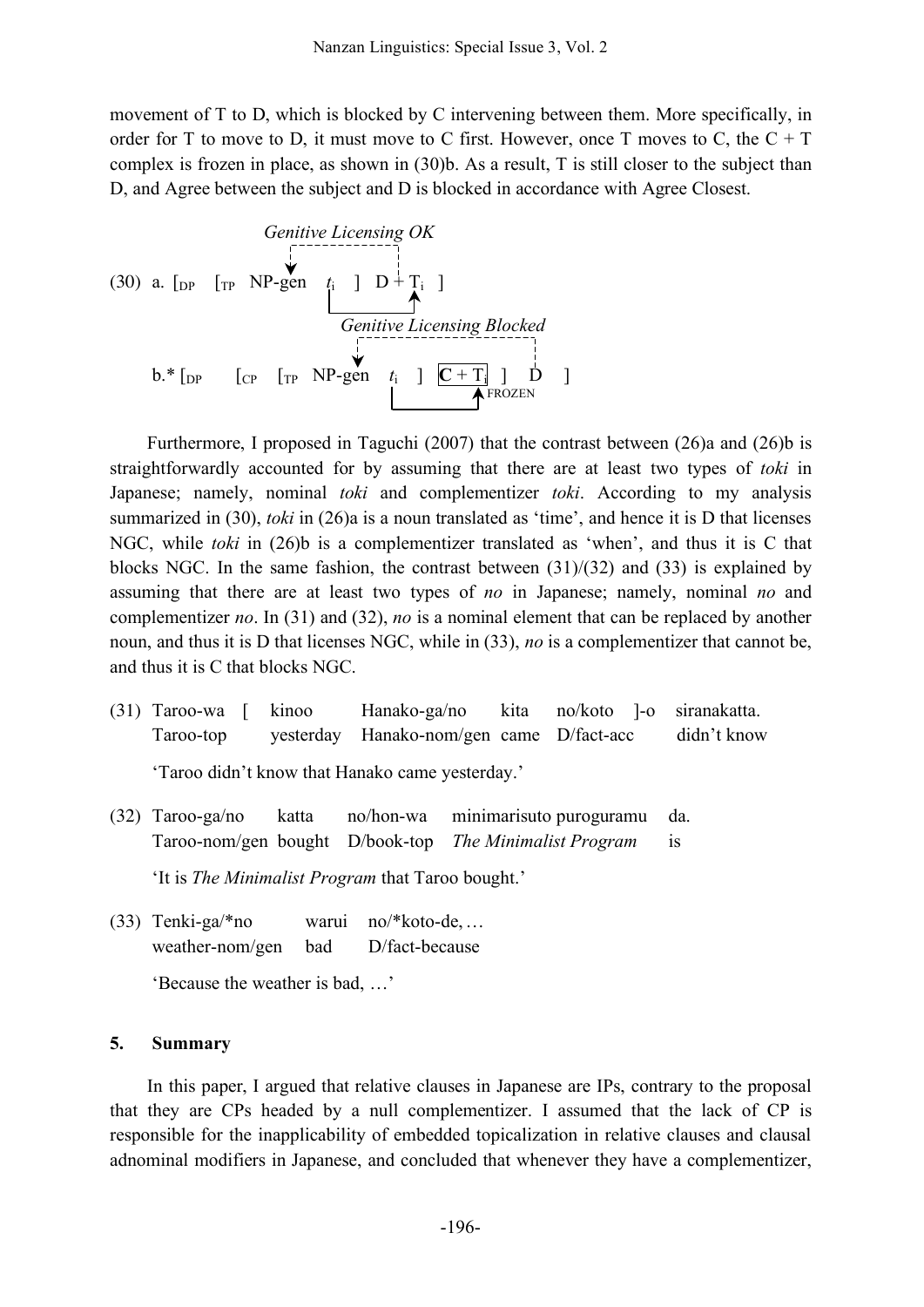it must be overt. I also showed that null complementizers must be licensed by an adjacent verb or noun, and demonstrated that relative clauses in Japanese do not have a null complementizer, based on the observation that they need not be adjacent to the head noun. Hence, I proposed that NGC is a result of Agree between a nominal element D and the embedded subject. Also, in order to answer the question why NGC is possible under Agree Closest and why it is blocked when a complementizer appears overtly, I referred to an analysis where the optional T-to-D head movement plays an important role. Under this analysis, the head movement feeds the Agree relation, but it is blocked when C is intervening between T and D.

## **References**

- Authier, Marc. 1992. Iterated CPs and Embedded Topicalization. *Linguistic Inquiry* 23. 329-336.
- Bošković, Željko. 1997. *The Syntax of Nonfinite Complementation*. Cambridge, MA.: MIT Press.
- Bošković, Željko. in press. On the Locality and Motivation of Move and Agree: An Even More Minimal Theory. *Linguistic Inquiry*.
- Bošković, Željko. and Howard Lasnik. 2003. On the Distribution of Null Complementizers. *Linguistic Inquiry* 34. 527-546.
- Chomsky, Noam. 1986. *Barriers.* Cambridge, MA.: MIT Press.
- Chomsky, Noam. 1995. *The Minimalist Program.* Cambridge, MA.: MIT Press.
- Chomsky, Noam. 2000. Minimalist Inquiries: the Framework. *Step by Step: Essays on Minimalism in Honor of Howard Lasnik*. Roger Martin, David Michaels, and Juan Uriagereka (eds.). Cambridge, MA.: MIT Press. 89-155.
- Chomsky, Noam. 2001. Derivation By Phase. *Ken Hale: A Life in Language*. Michael Kenstowicz. (ed.). Cambridge, MA.: MIT Press.
- Fujita, Naoya. 1988. Genitive Subject in Japanese and Universal Grammar. M.A. Thesis, Ohio State University.
- Harada, Shin-Ichi. 1971. Ga-No Conversion and Idiolectal Variations in Japanese. *Gengokenkyu* 60. 25-38.
- Harada, Shin-Ichi 1976. Ga-No Conversion Revisited. *Gengokenkyu* 70. 23-38.
- Hiraiwa, Ken. 2000. On Nominative-Genitive Conversion. *A Few From Building E-39*. *MIT Working Papers in Linguistics* 39. Ora Matushansky and Elena Guerzoni (eds.). Cambridge, MA.: MITWPL. 66-123.
- Hiraiwa, Ken. 2002. Nominative-Genitive Conversion Revisited. *Japanese/Korean Linguistics* 10. Stanford: CSLI/The University of Chicago Press. 546-559.
- Hooper, Joan. and Sandra Thompson. 1973. On the Applicability of Root Transformation. *Linguistic Inquiry* 4. 465-497.
- Inoue, Kazuko. 1976. *Henkeibunpoo to Nihongo* (*Transformational Grammar and Japanese*). Tokyo: Taishukan.
- Kayne, Richard. 1994. *The Antisymmetry of Syntax.* Cambridge, MA.: MIT Press.
- Kikuta, Chiharu. 2002. Ga-No Kootaigenshoo-no Hi-Haseetekibunseki: Zytugorentaikee-no Meisisee (Ga-No Conversion in the New Light: A Non-Derivational, Mixed Category Analysis). *Doshisha Studies in English* 74. 93-136.
- Kuroda, Shige-Yuki. 1987. Movement of Noun Phrases in Japanese. *Issues in Japanese Linguistics*. Takashi Imai and Mamoru Saito (eds.). Dortrecht: Foris. 229-271.